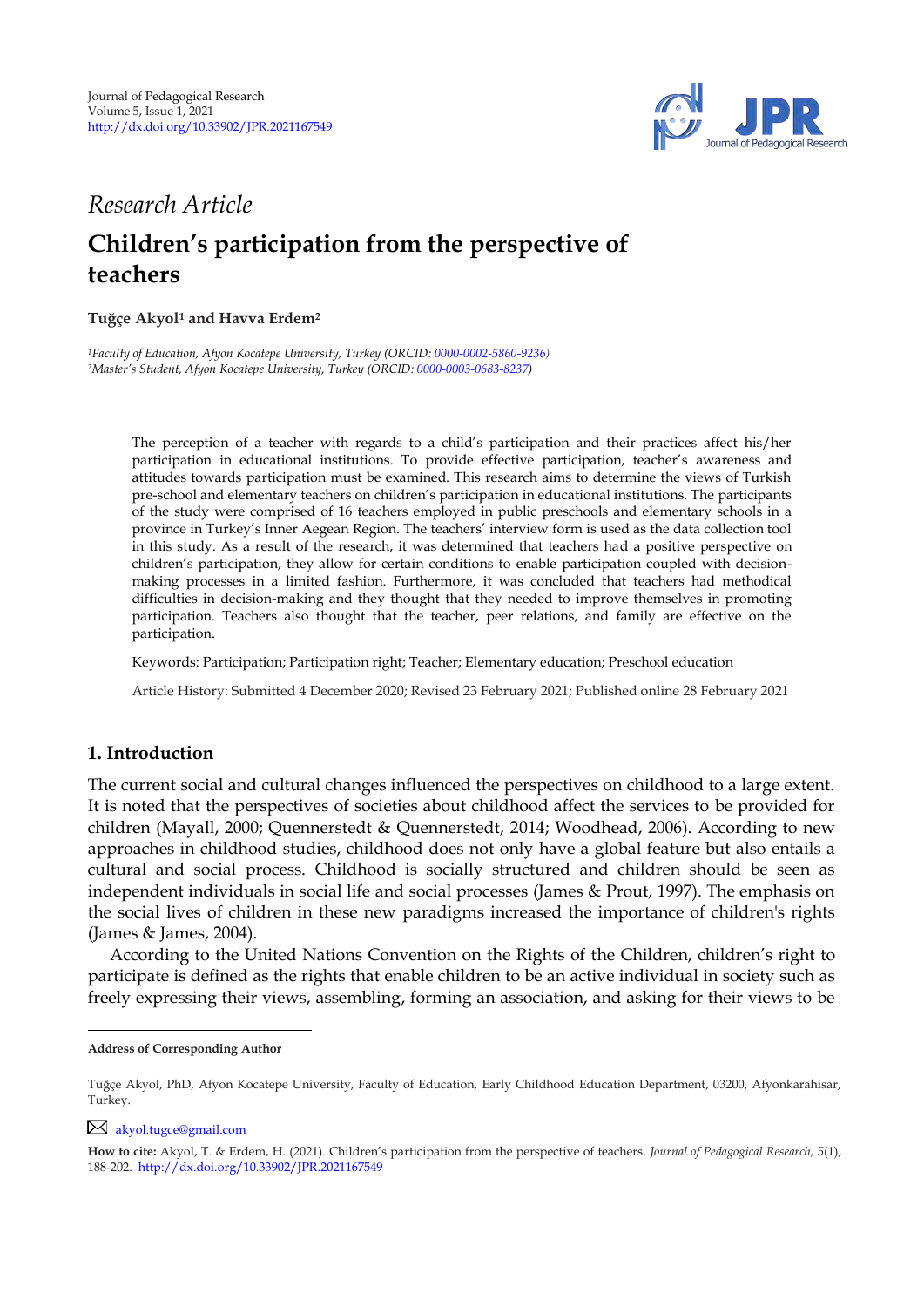considered in all matters affecting them (Akyüz, 2000; Lansdown, 2011). The right to participate is guaranteed as a right in Article 12 of the Convention on the Rights of the Children. In the Articles 13 and 15 of the Convention, participation right includes such as free expression of children's thoughts, freedom of association and freedom of peaceful assembly (United Nation Children"s Fund [UNICEF], 2007). It is emphasized that the participation right and the comprehensive feature of participation is related to Article 2, the best interests of the child is related to Article 3, the right to appropriate direction and guidance by parents in a manner that is consistent with the evolving capacities of the child which is related to Article 5, the right to survival and development is related to Article 6, and the right to access to information is related to Article 17 (Lansdown, 2001; UNICEF, 2006). To put the right to participate into practice, it is necessary to listen to the children and give due importance to the views of the children (Penn, 2008). Participation is associated with the listening culture and ethics of listening to children (Clark et al., 2005). Participation includes children"s views and decision-making processes. Besides, the way adults react to children"s opinions and the way they ask the opinions of children are also related to participation (Alderson, 2008). Participation offers children opportunities to develop their social and learning skills (Willow, 2002). Kılıç and Durmuş (2016) explain participation as an approach, experience, and learning process. It is stated that the qualifications of participation which are the features of the learning process are transparent and informative, voluntary, respectful, relevant, child-friendly, inclusive, safe, risk-sensitive, accountable, and supported by education (UNICEF, 2009).

The children"s participation rights include all actions that take place in all environments related to children"s lives; such as family, school, healthcare, local communities (Lansdown, 2001). According to the United Nations Committee on the Rights of the Child, children also have the right to participate in educational environments (Erbay, 2013). Children participation is associated with every stage of the educational process from the establishment of school rules to the development of educational policies (Tüzün & Sarıışık, 2015). It is very important to carry out the right to participate in school since children spend most of their time in school after their home environment and they are part of social conditions (Urfalıoğlu, 2019). To provide children participation in schools, it is necessary to ensure child-centered learning turns schools into democratic centers, develops opportunities to inform children, and makes decisions on education with children (Lansdown, 2011). How the teachers perceive children's participation coupled with their practices in this context influences children's participation at school (Dunphy, 2012; Lansdown et al., 2014). The professional roles of teachers are related to the way they support the learning processes as well as the participation of children (Salminen, 2013). In this study, we examine the views of Turkish pre-school and elementary teachers toward children participation, the participation of children in Turkey, and the role of teachers in this regard will be discussed.

To ensure children's participation, it is essential to establish efficient systems in Turkish educational institutions (Şahin & Polat, 2012). Although there are structural limitations in terms of providing the participation of children in Turkey, some regulations have also been performed by the Ministry of Education (Beyazova et al., 2016). In the National Child Rights Strategy Document and Action Plan, there is an article that stated that: "*providing all children to participate in decision making related to children's rights*". Also, this strategy has another aim as "*providing the participation of all children in the decision-making related to children's rights*" (Ministry of Family, Labour and Social Services, 2013, p.45). Activities are performed by the Provincial Child Rights Committees, which were founded via the Provincial Directorates under the Ministry.

Concerning children"s participation, it is stated in the Ministry of Education Strategic Plan (2010-2014) that the implementations aiming to generate a culture of democracy among students should be increased in primary education programs. The involvement of children in the formation of Preschool Education and Elementary Education Standards is an example of the consideration of children"s participation. Among these standards and within the *"child participation in school management"*, which is a sub-standard of *"educational management"*, there is a statement that certain opportunities are provided for children to express their opinions with their active participation in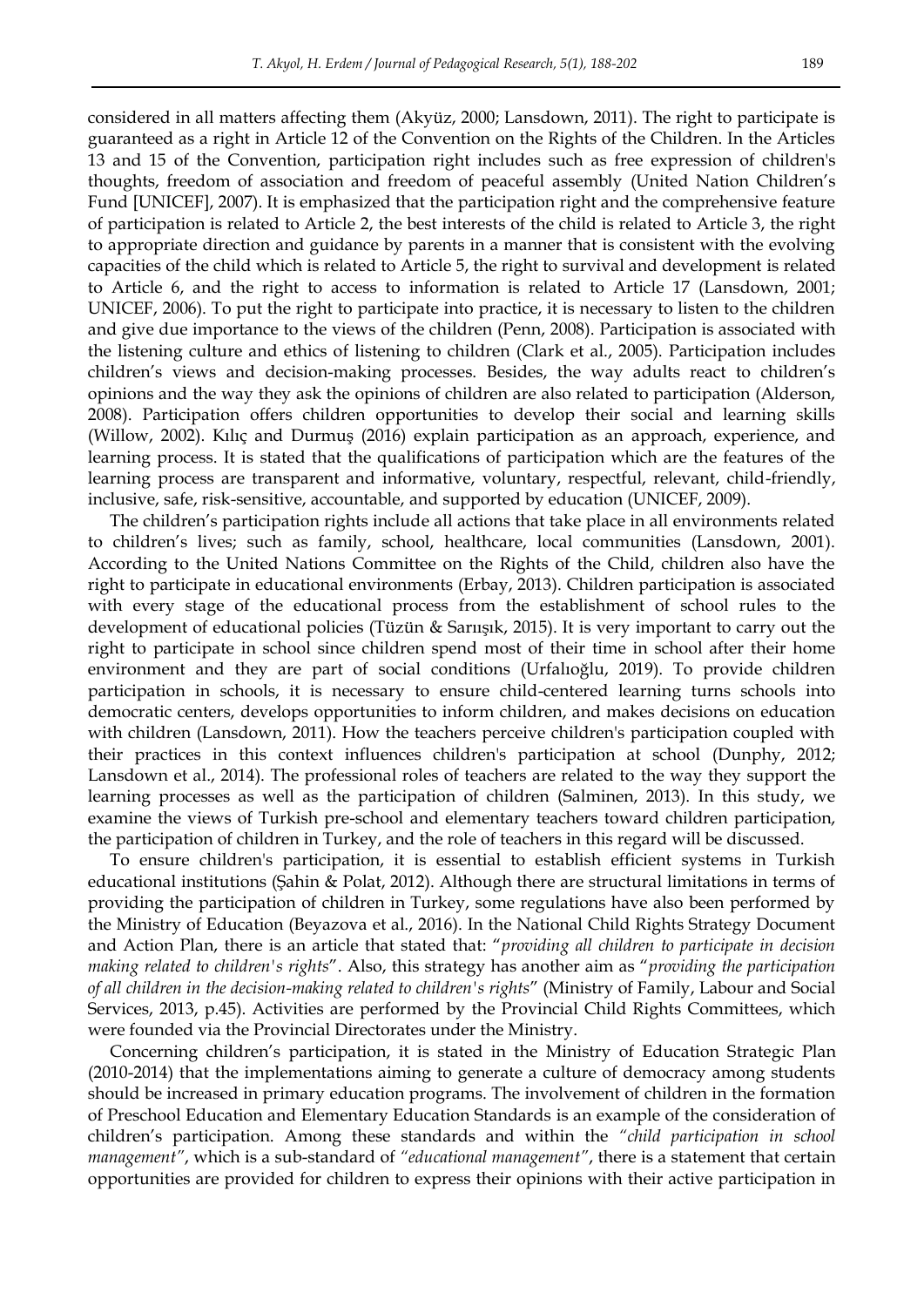school management (Preschool Education & Elementary Education Standards, 2015). In these standards, it is aimed to determine children"s participation in schools and to ascertain that each school cares about the children's participation right and ultimately to establish a country-wide standard on the right to participate (Kılıç, 2017). Beyazova et al. (2015) emphasize that these standards are a crucial initiative, however, they have not been effectively carried out and could be developed in terms of the right to participate.

Psychological Counseling and Guidance Services Executive Committee, Social Activities Board, and School Student Council provide services in elementary schools to achieve children's participation (Kılıç, 2017). The Democracy Education and School Councils Project, which was initiated by the Ministry of Education in 2004, is one of the important steps that are taken to establish a democratic school culture (Kılıç & Durmuş, 2016). Democracy Generation: Democratic Citizenship and Human Rights Education (EDC/HRE) Project, which was jointly conducted by the Head Council of Education and Morality, the Central Finance and Contracts Unit, the European Commission, and the Council of Europe, was carried out between 2011-2014. This project is aimed to train both the teachers and the school staff, improve the education programs and materials, and increase awareness through in-service training (Ministry of Education, 2011).

Children"s participation in educational institutions is not a process that occurs alone. It takes place in a safe environment where children are aware that their needs are taken into account (Venninen & Leinonen, 2013). One of the duties of teachers to ensure participation is to guide the children in practicing and defending their rights (Koran, 2015). Teachers must see children as active citizens and individuals with their own opinions and right to participate. Whether or not teachers ask children"s opinions in all processes from establishing classroom rules to the planning of activities and their perspectives on children affects participation (Moss, 2011).

It is observed that the previous studies in the literature mainly focused on perceptions of preschool and elementary school children on children"s participation (Akyol, 2017; Ejieh & Akinola, 2009; Maconochie, 2013; Şallı İdare, 2018), and opinions of preschool and elementary teachers on children"s participation (Genç & Güner 2012; Horgan et al., 2017; Venninen et al., 2012). Kılıç and Öztürk (2018) analyzed the implementation level of children's right to participate in an elementary school in terms of legal and other regulations. It was concluded that the children were not involved in decision-making while ensuring their participation in the student council, which is one of the legal regulations. In a study conducted by Coşkun (2015) to determine the beliefs of preschool teachers on children's participation rights, it was observed that pre-school teachers' views were neither positive nor negative in terms of involving children in all matters concerning themselves. In some studies, it was described that when teachers listen to children effectively and take into account children"s opinions, participation takes place (Emilson & Folkesson, 2006; Hännikäinen, 2005; Johansson & Sandberg, 2010).

In the basic education level where academic and life skills that are critical for later education levels are acquired, children"s participation right has to be supported. During this period, the teachers" perspectives on participation shape the participation process, which is an indicator of the common decisions and their choices offered to the children. Ensuring participation in educational institutions is related to the views of preschool and elementary teachers on children"s participation. To provide effective participation, teachers" awareness and attitudes towards participation must be examined (Polat, 2018; Pramling-Samuelson & Sheridan, 2003). Teacher"s internalization of child participation will also shape their behavior towards improving participation (Križ & Skivenes, 2017). Participation, an indicator of the learning process quality (Goldspink & Foster, 2013), is important in preventing dropout and ensuring academic success (Bierman et al., 2009; Li et al., 2010). Teacher-student relationships and teacher support affect children"s participation (Pianta et al., 2012). Encouraging children"s participation supports democratic processes in the learning environment (Lansdown, 2005). This study aims to determine the opinions of Turkish preschool and elementary teachers on children"s participation in educational institutions. It is considered that examining the opinions of preschool and elementary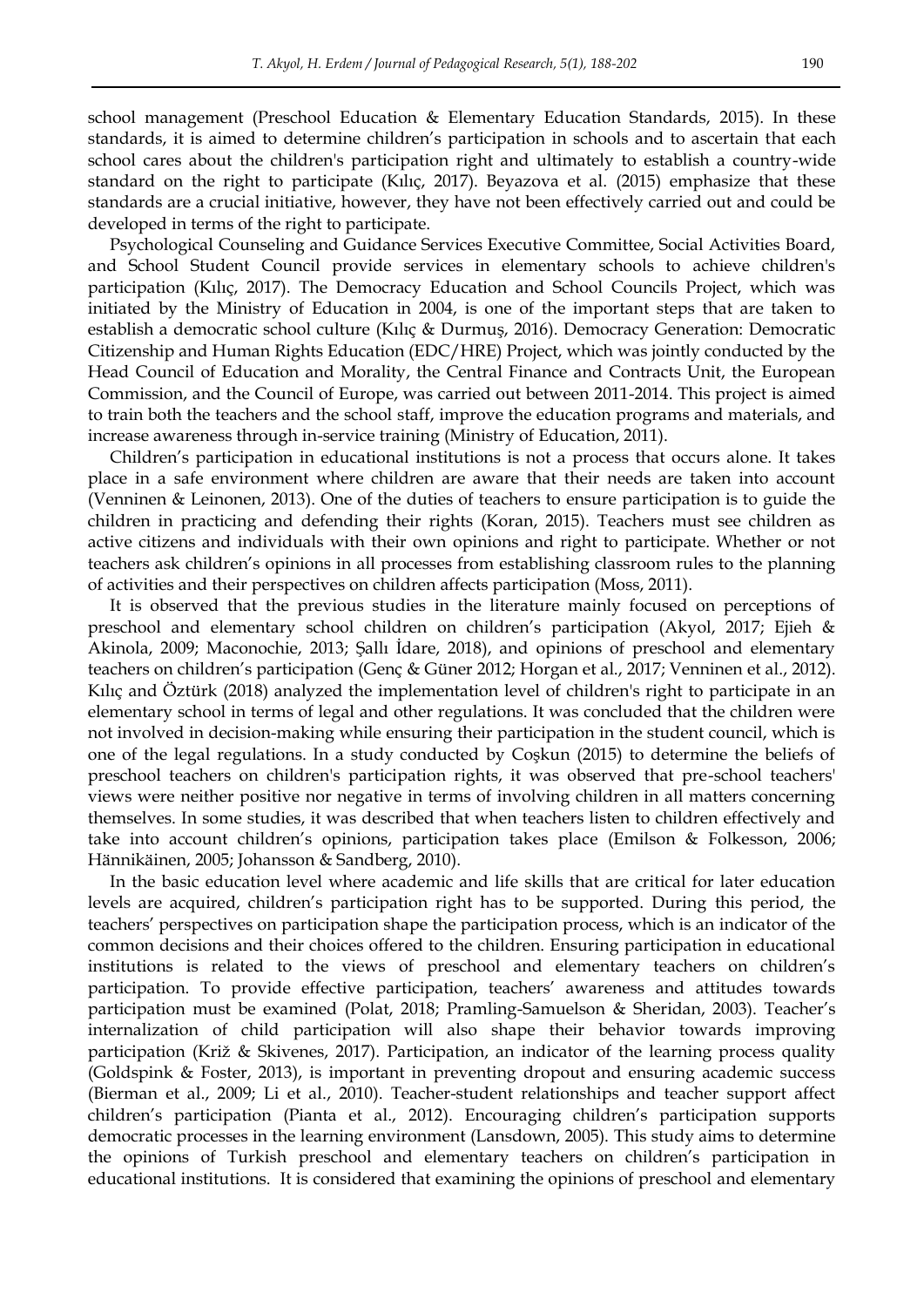teachers about participation is important in terms of identifying the deficiencies in implementations related to children"s participation and developing subsequent practices. Also, it is estimated that presenting the opinions of preschool and elementary teachers as a whole will contribute to the attempts to realize the children"s right to participate in Turkish educational institutions and international comparative studies regarding this topic.

### **2. Method**

### **2.1. Research Design**

The phenomenological approach which is one of the qualitative research methods was used in this research. The phenomenological approach presents the general sense of several people"s experiences about a phenomenon or a concept (Creswell, 2013). Studies aiming to examine facts and are familiar to individuals, whose meaning should be fully understood using this approach. The phenomenological approach allows examining the cases and experiences in depth (Yıldırım & Şimşek, 2016). At the same time, this approach aims to determine and interpret the essence of cases and experiences and develop a deep understanding of such phenomena (Husserl, 2012; Merriam, 2013). In this context, the approach used in this study aims to determine how preschool and elementary teachers interpret their experiences and views about "children"s participation".

### **2.2. Participants**

In this research, ctirerion sampling as one of the purposeful sampling methods criterion sampling was adopted. It was decided as a criterion that the teachers had at least five years of professional experience and had no previous training on children"s participation. The participants in this study were 16 teachers (8 of them are working in pre-schools and 8 in elementary schools) that are employed in public preschools and elementary schools in a province in Turkey"s Inner Aegean Region.

### **2.2. Instruments**

The researchers developed a semi-structured interview form regarding the related literature. The opinions of three field experts about this interview were taken into account to ensure internal validity. In line with the opinions and suggestions of the field experts, one question was removed from 11 questions and one question was changed. Then, as part of the pilot study, interviews were carried out with two elementary teachers and two preschool teachers, and probes were used to enrich the answers of these interviews. For example, if the answer to the question *"Do you make decisions with children in the classroom?"* is negative, then a follow-up question: "Why?", for the cases with affirmative answers, another question like "*What decisions do you make together, what methods do you apply, etc*.?" was added. The teachers" interview form comprised of 10 open-ended questions that address the following topics; "factors affecting child participation, practices to provide participation in the classroom, and experienced problems". There are certain questions in the teacher interview form such as: "*What do you think of children's participation in educational institutions? "Can you give an example of a situation where children's participation is provided based on your teaching experiences and observations in the classroom?*".

### **2.3. Procedure**

The required permissions for the research were obtained from the Directorate of National Education of a province in the inner Aegean region of Turkey and teachers were informed about the research before the interview. Interviews were conducted with teachers who volunteered to participate in the research and signed the approval form. Meetings were held in the teachers" room with the teachers on the specified dates. The interviews lasted approximately 15-20 minutes and all interviews were recorded because the teachers allowed audio recording.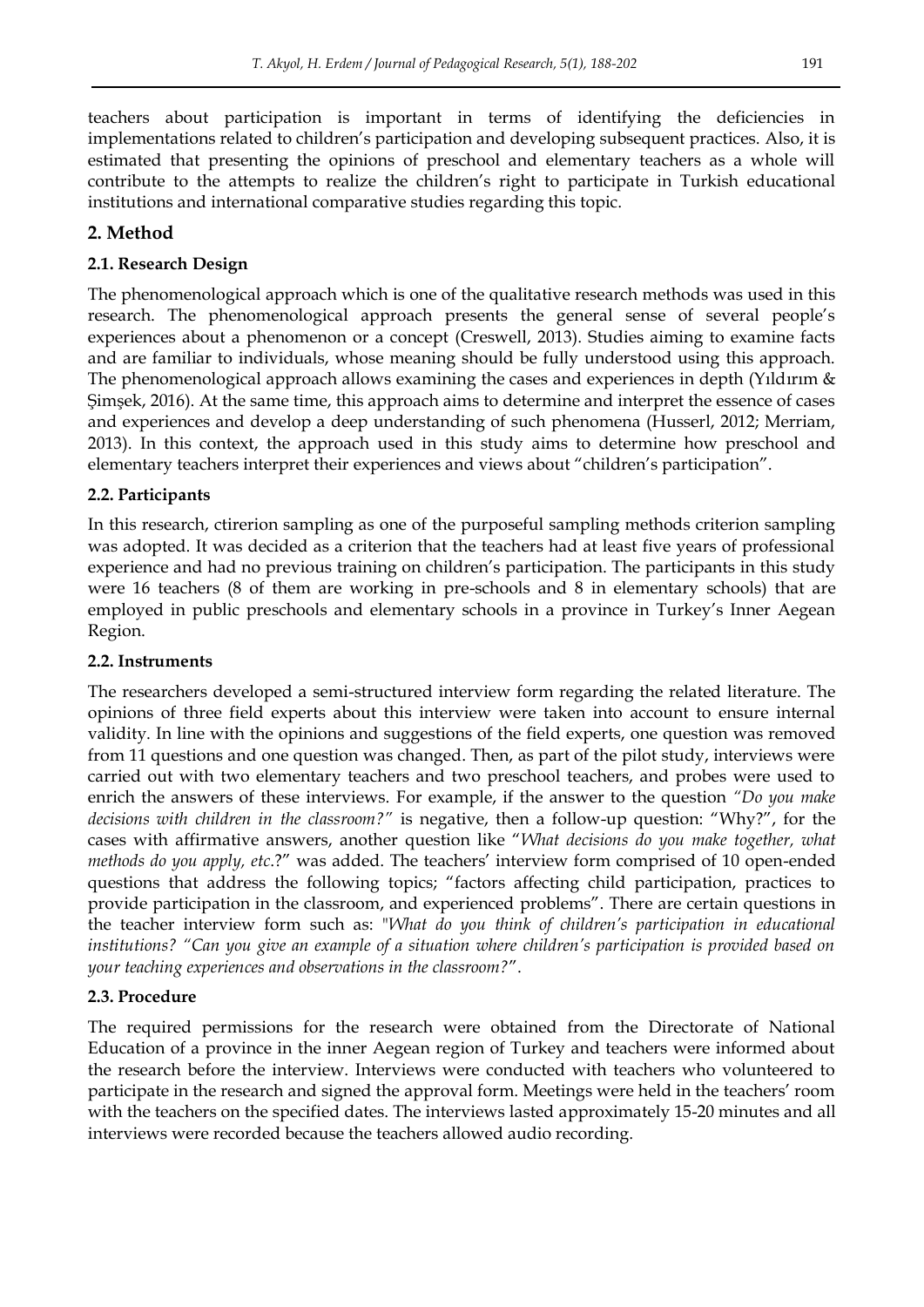#### **2.4. Data Analysis**

The content analysis method was used to analyze the data obtained from the research. Fraenkel and Wallen (2005) indicated that content analysis is a method that reveals the beliefs, attitudes, and ideas of the individuals involved in the research. The data of this research were analyzed by the data analysis steps, which were put forward by Creswell (2013) namely; (a) organizing and preparing the data, (b) making general sense of information, (c) coding, (d) describing, (e) representing and (f) interpreting.

In the first step, all the recorded interviews were transformed into written texts. The interview transcripts were separately read and coded by the researcher and another independent researcher. In the second step, themes were created by the researchers based on the codes, and a consensus was reached about the themes. In the third step, the data obtained from the research were arranged according to the codes and themes and it was agreed that there was no need for an additional theme apart from the previously determined themes. At the last step, the findings that emerged through the examination of the themes were reported by direct quotations from the views of the participants (Yıldırım & Şimşek, 2016).

#### **2.5. Validity and Reliability**

The data collected for the validity of the research were reported in detail, and in-depth explanations were made under the titles of the data collection process and data analysis (Yıldırım & Şimşek, 2016). To enhance the validity of the research, teachers" views were supported by direct quotations. In the quotations, the names of the participants were not used based on ethical issues and the preschool teachers were coded as P1, P2, P3, P4, P5, P6, P7, and P8, while the elementary teachers were coded as E1, E2, E3, E4, E5, E6, E7, and E8.

Using in-depth descriptions, experiences were included in the transfer of findings (Creswell, 2013). Also, researchers engaged in a long-term interaction with data sources. The interview texts were read one by one and coded individually by the two researchers to ensure the reliability of the research. During the coding processes, the codes and the data were constantly compared to each other to see if there was a change in the meanings of the codes (Gibbs, 2007). To calculate reliability among coders, the reliability formula proposed by Miles and Huberman (1994) was used. The inter-coder reliability was calculated as .81. Researchers have come to a consensus on the arguable parts of the coding. For example, the independent coding performed by the researchers in the theme of the expressing view and method sub-theme has been reviewed. The codes which were indicated by the teachers" statements that they used drama as a method were discussed, and it was decided that some codes should be included in the method"s sub-theme.

#### **3. Results**

The research data were categorized under four main themes as *participation, decision-making, expressing views,* and *classroom practices*. Themes were presented with an interpretive approach and quotations. Figure 1 shows the obtained themes and sub-themes.

#### Figure 1.

*Themes and sub-themes* 

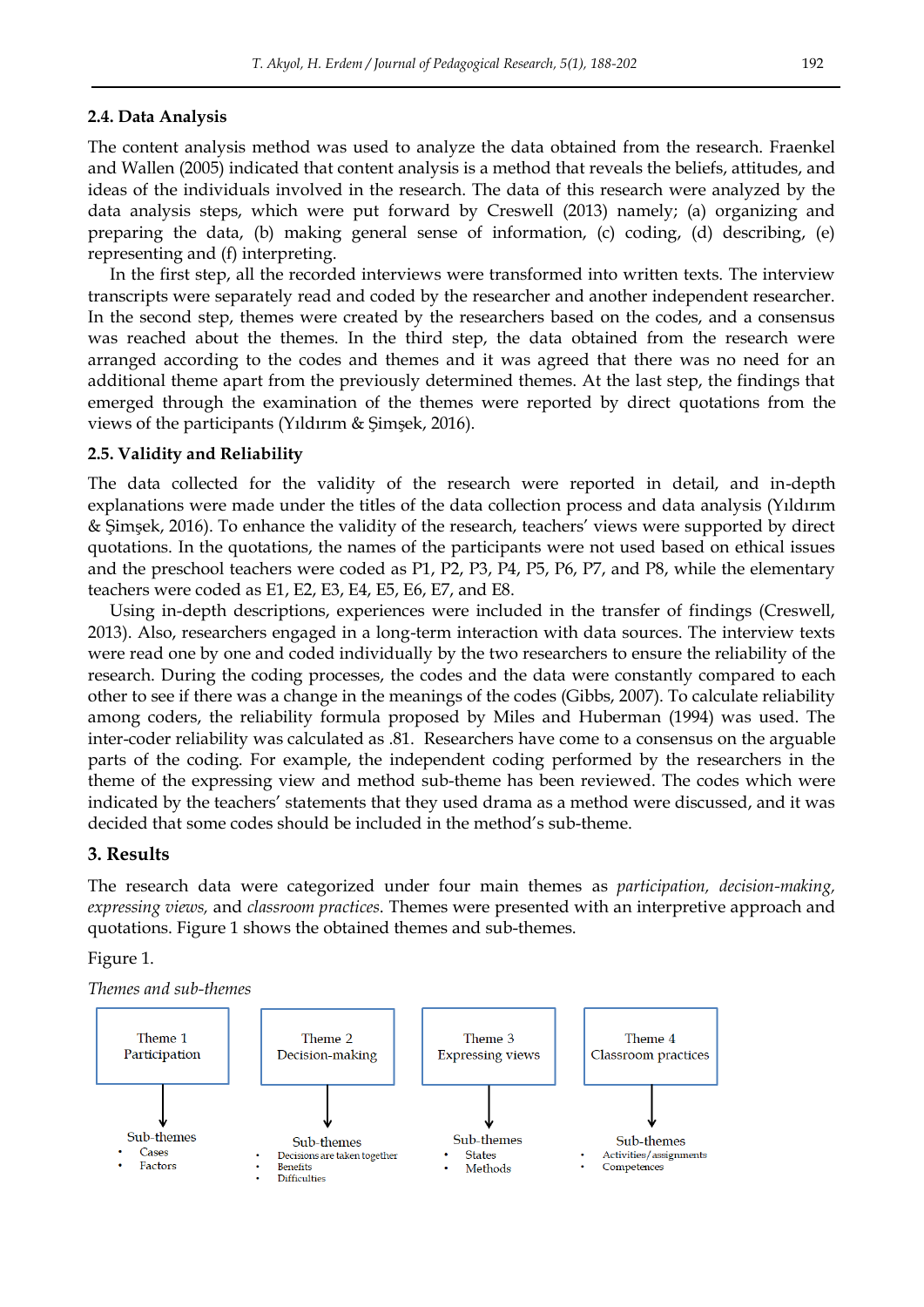### **3.1. Participation**

The participation theme is addressed under two sub-themes as cases and factors.

### *3.1.1. Cases*

A large part of pre-school teachers defined children"s participation as participation in activities that were conducted in the classroom emphasizing that children should voluntarily participate in the activities they want. For instance, one of teachers, P2 stated that "To me, a child"s participation in the free participation of the child in the activity or education process without any intervention." Similarly, P6 asserted that, "In my opinion, it"s about ensuring the equal participation of children. In preschool education, you can"t force any children to participate in the activity.*"* In addition, some of the elementary teachers expressed participation as listening to the opinions of children in other processes as well as participating in educational processes. For instance, E3 underlined "... I would define participation as getting the children"s opinions on every issue…". Another teacher, E4 stated that "...Asking the child"s opinions when making a decision…" As a final remark, one of the elementary teachers explained participation by giving an example of the practices carried out to ensure children"s participation in Turkish educational institutions, and asserted that "Practices such as student council, class president and on-duty students are among the important practices that we provide for the participation of children."

Some of the pre-school teachers emphasized the establishment of classroom rules and the election of the class president. Besides these examples, elementary teachers stated exchange of ideas during the course activities about "*type of the homework*" and "*course method*"*.*

### *3.1.2. Factors*

Pre-school teachers indicated that the adaptation process to school and the readiness of the child affects the participation, besides factors such as teacher, environment, educational institution, peer relations, and family. One of the teachers stated that the readiness of the child and having a previous pre-school education experience influenced the participation of children in the classroom activities by stating that, ""The higher the child"s readiness level, the more eagerly the child participates in the activities. If the child"s readiness level is low, it will be hard for us to perform the activity."

Most elementary teachers stated that teachers" attitudes, peer relationships, and developmental characteristics of children influence participation. Also, some teachers emphasized that "*family attitude*" and "*environment*" affect the participation of the child.

When the views of pre-school and elementary teachers about the participation theme were examined, it was found that pre-school teachers limited the participation as participation in the activities, whereas elementary teachers assessed the implementation of the children's participation right in a broader sense. Both pre-school and elementary teachers emphasized that active participation is provided in the establishment of class rules and the election of the classroom president and also, family attitudes affect the participation.

### **3.2. Decision-making**

The decision-making theme was examined under three sub-themes as decisions taken by together, benefits, and difficulties.

#### *3.2.1. Decisions are taken by together*

When the sub-theme of decisions that are taken by together was examined, the majority of preschool teachers stated that they decided the classroom rules together with the children. Besides, some of the teachers expressed that they exchanged ideas with the children in determining the activities performed in the classroom. In this sense, P8 stated that, "I try to give them a choice. In general, I include their views even in the education plan that I carry out in the classroom." In a similar manner, P1 pointed out: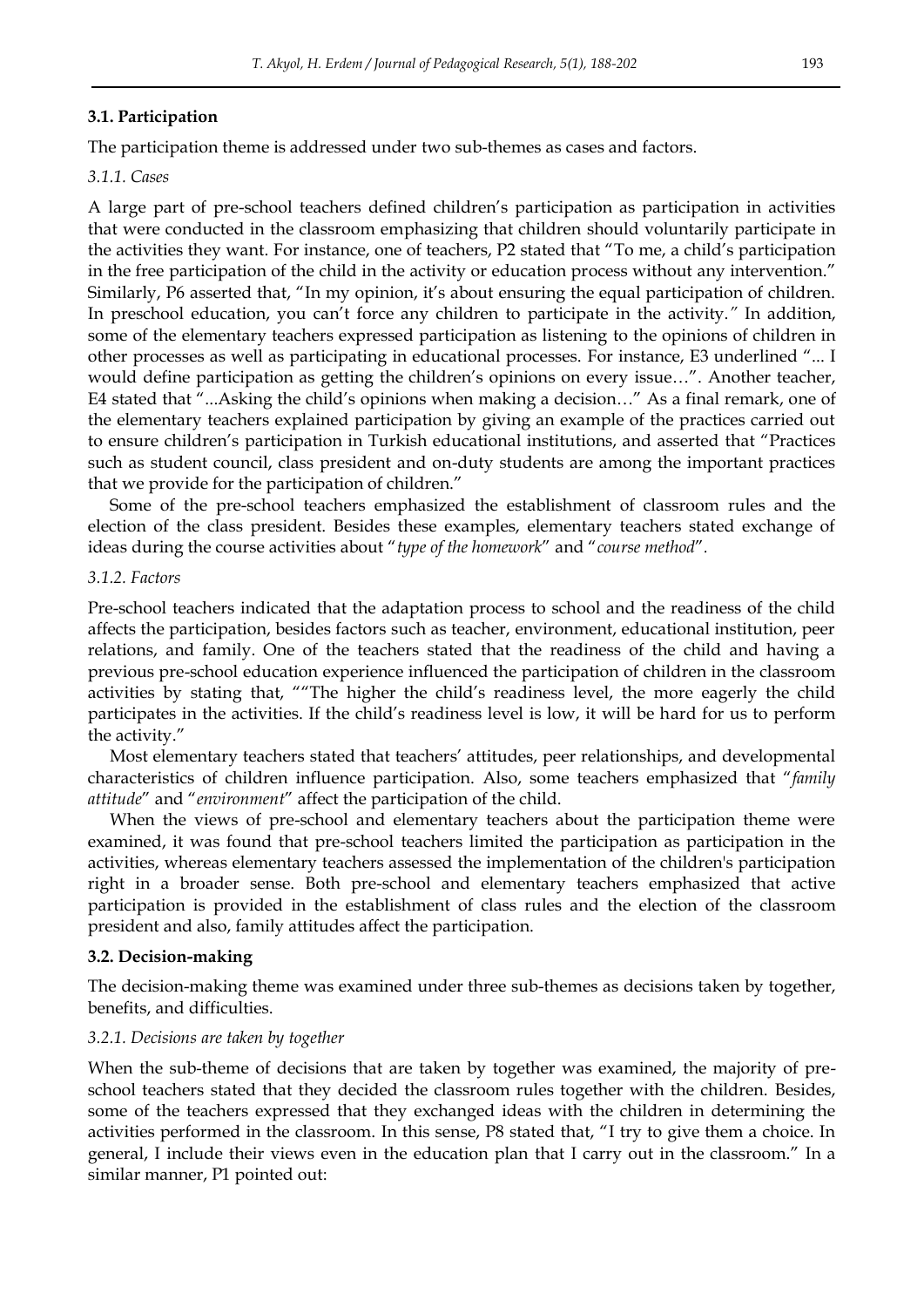For example, I ask them "do you want to go out into the garden?" Apart from my plan, I give them the right to speak during the day. Choosing events, making decisions motivates them a lot.

One of the pre-school teachers stated the decision-making during the establishment of classroom rules. Elementary teachers noted that they made a decision together with the children especially in determining the methods used in the lesson and other issues that directly concern children.

One of the teachers explained that the lesson plans limit children"s decision-making as follows:

I cannot provide the direct participation of children about the lessons, because there is a certain lesson plan. I encourage them to participate in increasing varieties, but the topics are predetermined, I cannot do anything about it.

When the opinions regarding the sub-theme of decisions that are taken by together were examined, it was determined that pre-school and elementary teachers have awareness of the fact that children-centered practices are effective in decision-making and they try to include the opinions of children in decision-making though with limited methods.

#### *3.2.2. Benefits*

Pre-school teachers responses regarding the benefits sub-theme revaled evidents how decisionmaking supports social-emotional development. In this regard, P5 stated that, "Children learn to make decisions. Their self-confidence is improving. They are preparing for the future as individuals." Another teacher, P6 underlined that, "The child"s self-confidence improves. She/he can make decisions on her/his own. The child learns justice."

The teachers on the other hand stated that children are willing to make decisions and the decisions taken with children positively affect classroom management. Similar to preschool teachers, elementary teachers stated that decision-making positively affects classroom management and children"s social-emotional development as well as that decision-making is effective in preparing for social life and learning processes. E5"s examples of their contribution to social-emotional development and social skills of the children are as:

Their self-confidence increases since they think that what they say will be done. They become more interested in activities seeing that the teacher gets their opinion on an issue and may get again.

Some of the teachers emphasized the impact on the learning process. For instance, E4 pointed out:

Decision-making with students brings success as a result of processing the course with their ideas, feelings, and thoughts. Situations that occur as a result of ensuring students" participation, making them attending the lectures, taking their feelings and thoughts...

When benefits sub-theme were examined, it was determined that both pre-school and elementary teachers argue that the decision-making contributes to the social-emotional development of children and that they think that the decisions taken together motivate children about the processes in the classroom.

#### *3.2.3. Difficulties*

When the difficulties sub-theme was examined; preschool teachers, in particular, pointed out that children"s developmental characteristics and family attitudes cause some difficulties in the decision-making. For example, P1 asserted that, "Children are egocentric as a condition of their age. They want to have everything. I"m trying to make them feel how much fun it can be to choose." In a similar manner, P7 pointed out that, "Families do not know the rights of children. Our biggest mistake as parents is that we make the kids" decisions." (P7)

Two teachers emphasized that they don't have difficulty in the decision-making process. Elementary teachers stated that they have difficulty in implementing the decisions taken with children. For instance, E3 stated, "For example, when a game is selected, the other children have a little trouble accepting it...They're having a bit of a hard time complying with the majority's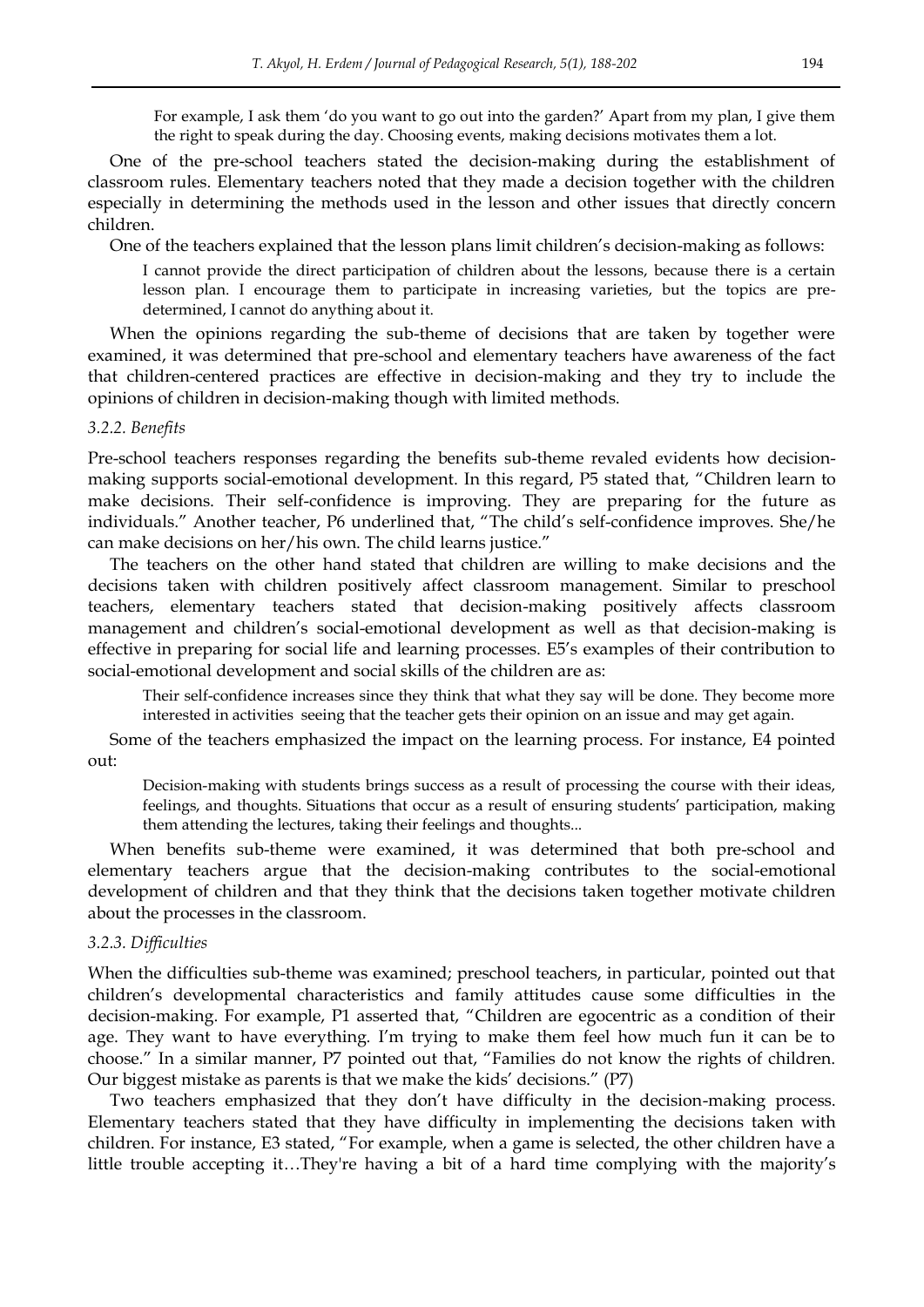decision…." In addition, E8 indicated that, "While deciding on small classes, the opinions are not expressed in an order. Everyone wants her/his idea to be accepted."

The opinions of the teachers about the difficulties sub-theme revealed that teachers think that they experience difficulties arising from developmental characteristics and family attitudes during the decision-making and implementation phase.

### **3.3. Expressing Views**

The results of the analysis provided to classify expressing views theme into the states and the methods sub-themes.

### *3.3.1. States*

When the sub-theme of the states was examined; the majority of pre-school teachers stated that children can express themselves easily. One preschool teacher, P5, explained that they support the children in the regard that, "They can express to us what they experienced in every way, their family life, what they experienced in the past, ….. in a very comfortable way..." The vast majority of elementary teachers likewise stated that children express their views on all matters about "*teaching method, materials, social activities*".

Some of the pre-school teachers stated that it is necessary to support children to express their views. For instance, P2 asserted that, "It is necessary to let children speak. If we keep saying shut up, wrong, false, then, the kids will be quiet. If the children keep quiet, they can't actively participate in anything." Similarly, P3 stated that, "When we make them feel that we understand them, they can convey their views to us clearly." As a final remark, one of the elementary teachers, E3, drew attention to the role of the teacher by stating that, "The teacher should not be suppressive... The more the teacher takes into account student participation, the more the child will participate." (E3)

### *3.3.2. Methods*

When the methods sub-theme was examined, P6 and P8 pre-school teachers stated that they use methods such as question/answer, drama and they try to listen to the children"s views without criticizing them. P6 stated that, "I listen to them effectively. I listen to them without criticizing or creating fear.." P8 pointed out that "We apply methods of question-answer, drama, pantomime, and group discussion." Similarly, elementary teachers stated that they use the question-answer and drama method while taking the opinions of the children and that they think that the written opinion statement is effective. In this sense, E2 asserted that, "First of all, we give children confidence. We state that this is a democratic situation and they should express their thoughts..."

### **3.4. Classroom Practices**

The theme of classroom applications was examined, it is classified into two sub-themes: activities/assignments and competencies.

#### *3.4.1. Activities/assignments*

The teacher responses coded under the activities/assignments sub-theme showed that only a small part of the preschool teachers took into account the opinions of the children while planning the activities in the classroom. In addition, it was observed that these opinions, which were taken into consideration, were not effective in planning the activities. For instance, P1 pointed out:

I have a plan for whatever I need to include in the daily schedule that day. I decide on the order of these events with them. …I do not completely leave my daily education flow and assignment to them…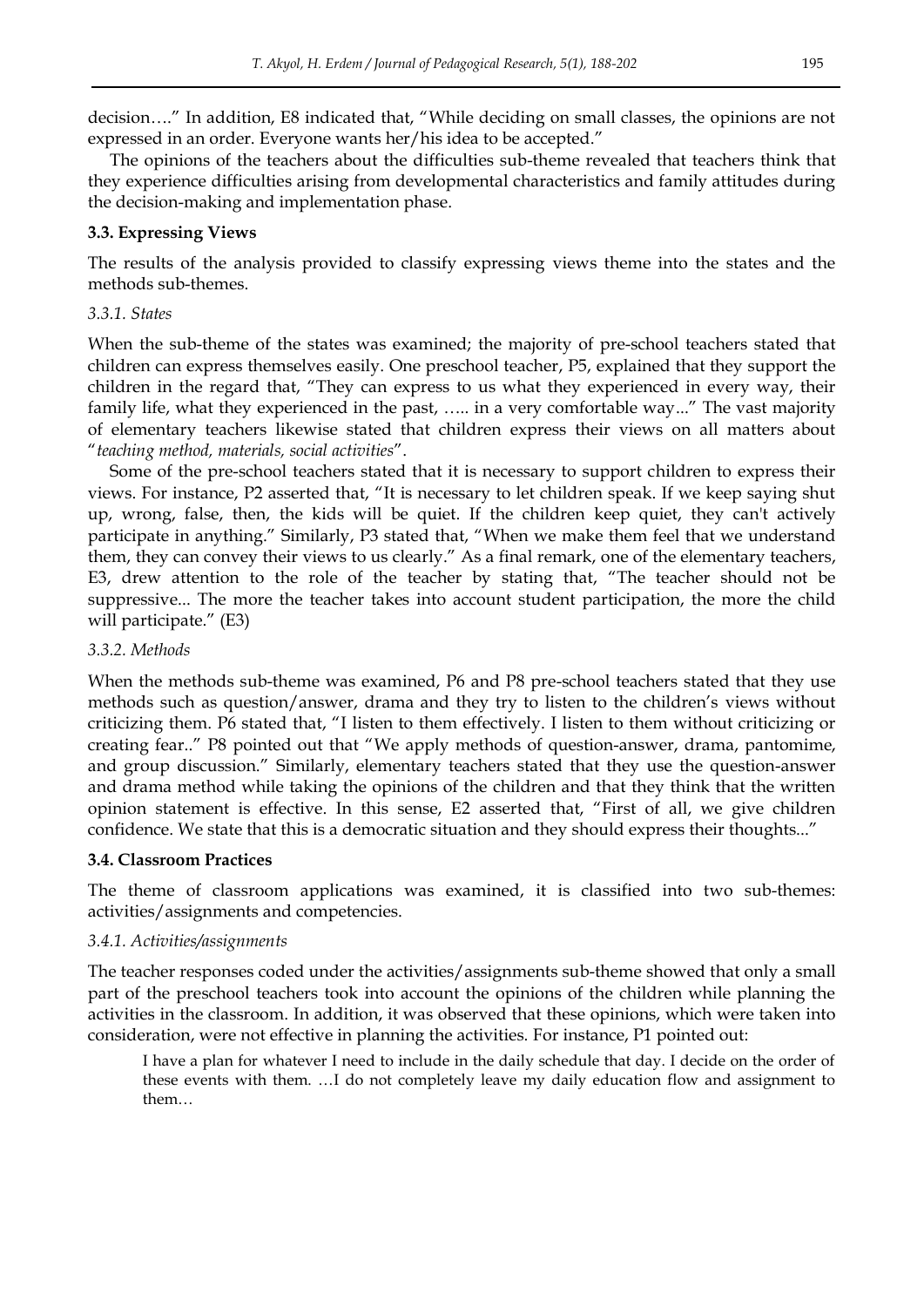#### Similarly, P4 asserted that:

Sometimes I get, but most of the time I don't get. Because most activities are based on specific days and weeks. Since the children can't think about this situation, most of the time I can't get them involved in activities.

Elementary teachers, on the other hand, stated that they ask the opinions of children especially while giving homework:

While giving homework, we get their opinions on the following topics and act accordingly: What kind of homework do they want from our studies? Should the homework be checked when it is finished?"

It is seen that preschool and elementary teachers try to include the students in the decisions regarding the educational processes, though limited.

#### *3.4.2. Competences*

The analysis results regarding the competencies sub-theme revealed that, most of the preschool and elementary teachers explained that they consider themselves sufficient in ensuring child participation and they should improve themselves while some of that say otherwise. For example, P5 stated that, "I see myself qualified because I"m open to their ideas. I listen to them all the way. When the children feel heard, they feel valued as well." In the same manner, E2 stated that, ""I think I'm qualified. Because I can feel that children are taking me as a role model in every aspect." P1, who did not describe himself as sufficient, stated that, "I'm not qualified. I have to improve myself in many fields." Similarly, E6 asserted that, "I don't think I am quite qualified. I may be even more knowledgeable. I try to make equal promises to everyone in the class in every way."

#### **4. Discussion**

The data obtained from this study, which aimed to determine the views of Turkish pre-school and elementary teachers on child participation in educational institutions, were interpreted under four main themes: participation, decision making, expressing views, and classroom practices. To ensure child participation in educational institutions, teachers should be aware of children's rights (Woodhead, 2006). Therefore, it is considered important to determine teacher"s understanding of children"s participation.

When the findings related to the participation theme were examined, it was determined that preschool teachers expressed the participation mostly in the form of participation in activities, whereas elementary teachers explained the processes regarding the implementation of children's right to participate. It was observed that only one of the preschool teachers emphasized the right to participate. Considering that pre-school education institutions are the first institution where children's participation rights are put into practice, democratic pre-school education institutions must be placed where children's right to express their views is considered and children are seen as talented and important individuals (Bae, 2009; Erbil, 2017). It was observed that pre-school teachers emphasized the participation of children as participation in activities, while elementary teachers gave examples of the implementation of the right to participate in educational institutions. It can be said that these differences between the opinions of pre-school and elementary teachers are due to the program contents they have implemented. Because the right to participate must be included in the programs to make it concrete and feasible, it is stated that there is no negative situation regarding the child"s right to participate in the Preschool Education Program in Turkey and there is no content available for teachers regarding the importance of the child's right to participate (Gürkan & Koran, 2014). The more concrete examples of elementary teachers regarding the implementation of participation may have resulted from the establishment of some boards and school councils in elementary schools as a result of some arrangements made by the Ministry of Education.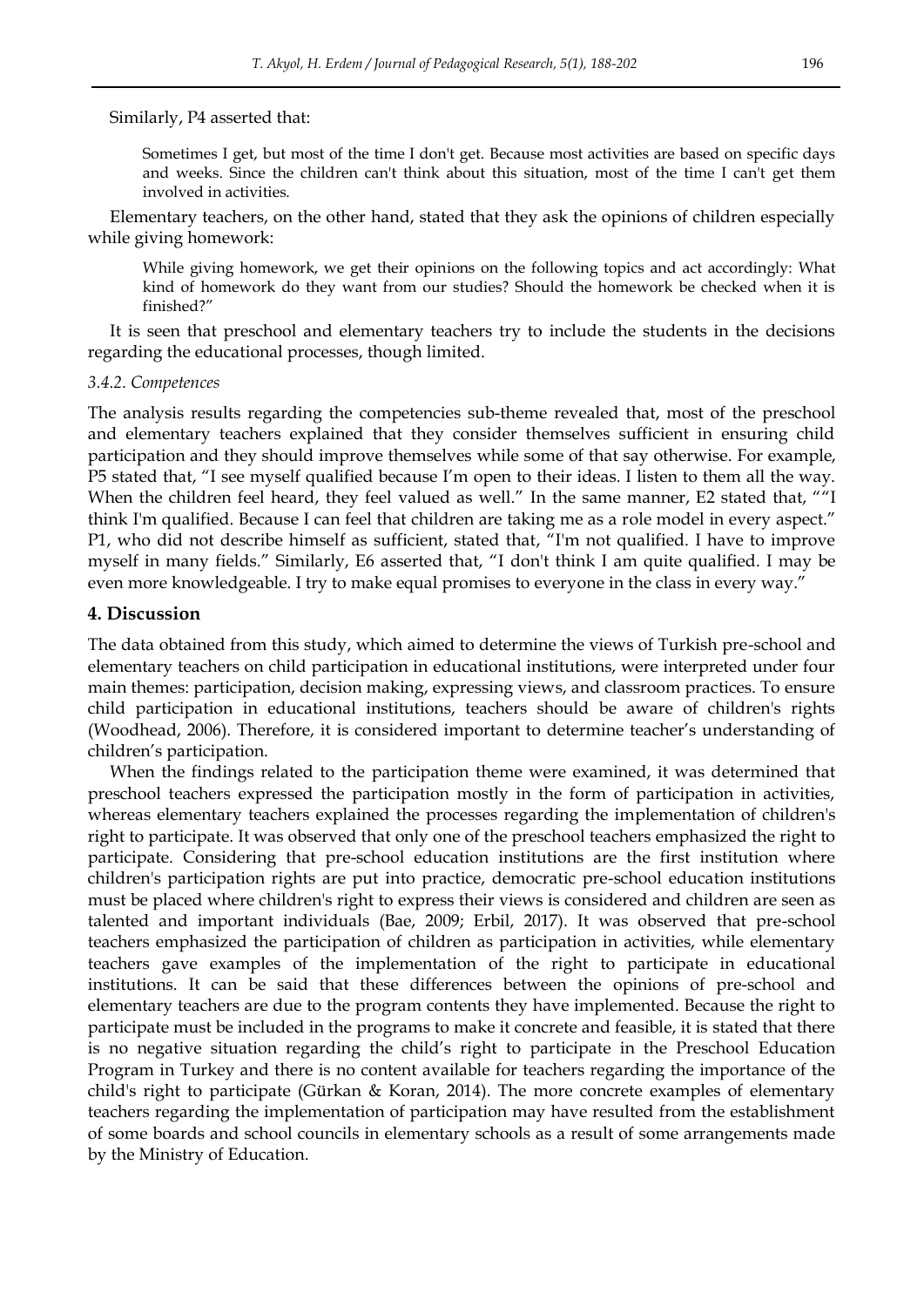As examples of situations in which participation in the classroom is provided; pre-school teachers considered the election of the class rules, the selection of the class president, and the choice of games and stories; whereas the elementary teachers considered the suggestions given by the children in the lesson. It is thought that the limited cases in which participation is achieved in line with teachers' opinions are directly related to children"s participation perceptions. In the study carried out by Turnšek (2016) in Slovenia to identify the beliefs of pre-school teachers about children's participation, it was determined that there is no participatory children's understanding in the practices carried out by the majority of teachers and that the teachers who stated that the right to participate is important have limited practices of participation in classroom activities. Križ and Skivenes (2017) stated that most of the experts working on children in Norway, England, and the USA regard child participation as listening to children"s views and gathering information, and some of the experts consider children"s participation as a way of decision making, while some of them describe it as tokenism. On the other hand, Hännikäinen and Rasku-Puttonen (2010) concluded that even though preschool and elementary teachers in Finland used different strategies to improve participation, continuing participation in both levels was achieved by taking into account the children's suggestions. The pre-school and elementary teachers involved in this study jointly stated that teacher, peer relationships, and family factors influence children"s participation. Rutar (2013) stated that children"s education, which includes features such as developmental characteristics, learning styles, and family structure, does not fully cover the processes of expressing children's views while emphasizing the active participation of children in the learning process. Therefore, participation should include the involvement of children in decision-making, from the daily schedule to educational institutions, based on the process of listening to children (Kjørholt, 2002).

Within the scope of this research, pre-school teachers stated that they make decisions together with the children in determining the classroom rules and some activities in the class. In the study, Koran and Avcı (2017) examined the role of preschool teachers in implementing the right to participate in classroom practices and concluded that teachers who exhibited child-centered and democratic behaviors make decisions with children in the classroom, while teachers who were teacher-centered and authoritarian exhibit negative behaviors in terms of the qualifications of participation. In the study conducted by Danner and Jonynienė (2013), it was determined that preschool teachers discuss with the children to find solutions to the problems, children can decide on the materials they will play and the activities they will do in their spare time. On the other hand, elementary teachers explained that they decide with children about the methods used in the lesson, class rules, and arrangement. Kılıç (2017) stated that elementary teachers make decisions together with the children in establishing the class rules and planning the free activities. It is seen that both pre-school and elementary teachers include children in the decision-making in a limited way while because children can make decisions about their daily experiences and their involvement in decision-making thereby affecting participation positively (Salminen, 2013; Theobald & Kultti 2012). All these limited processes are thought to be related to the attitudes and knowledge levels of teachers towards children"s participation. It can be said that teachers control attitudes towards children which can also reduce their decision-making processes to a great extent (Emilson & Folkesson, 2006; Shaik, 2016). Also, it is seen that pre-school and elementary teachers stated that decision-making contributes to the social-emotional development of children and motivates them in the classroom environment. It is emphasized that the involvement of children in decision-making contributes to peer relations, adaptation to social rules, and development of selfconfidence and competence (Davis, 2007; Salminen et al., 2013). Although teachers state that decision-making has positive effects, it is seen that the difficulties they experience in the decisionmaking are mainly due to the methods they use. In the practices to eliminate these methodological problems, the qualifications of participation should be taken into account, and teachers should review their control over children and encourage them to become autonomous individuals (Erbil, 2016; UNICEF, 2009).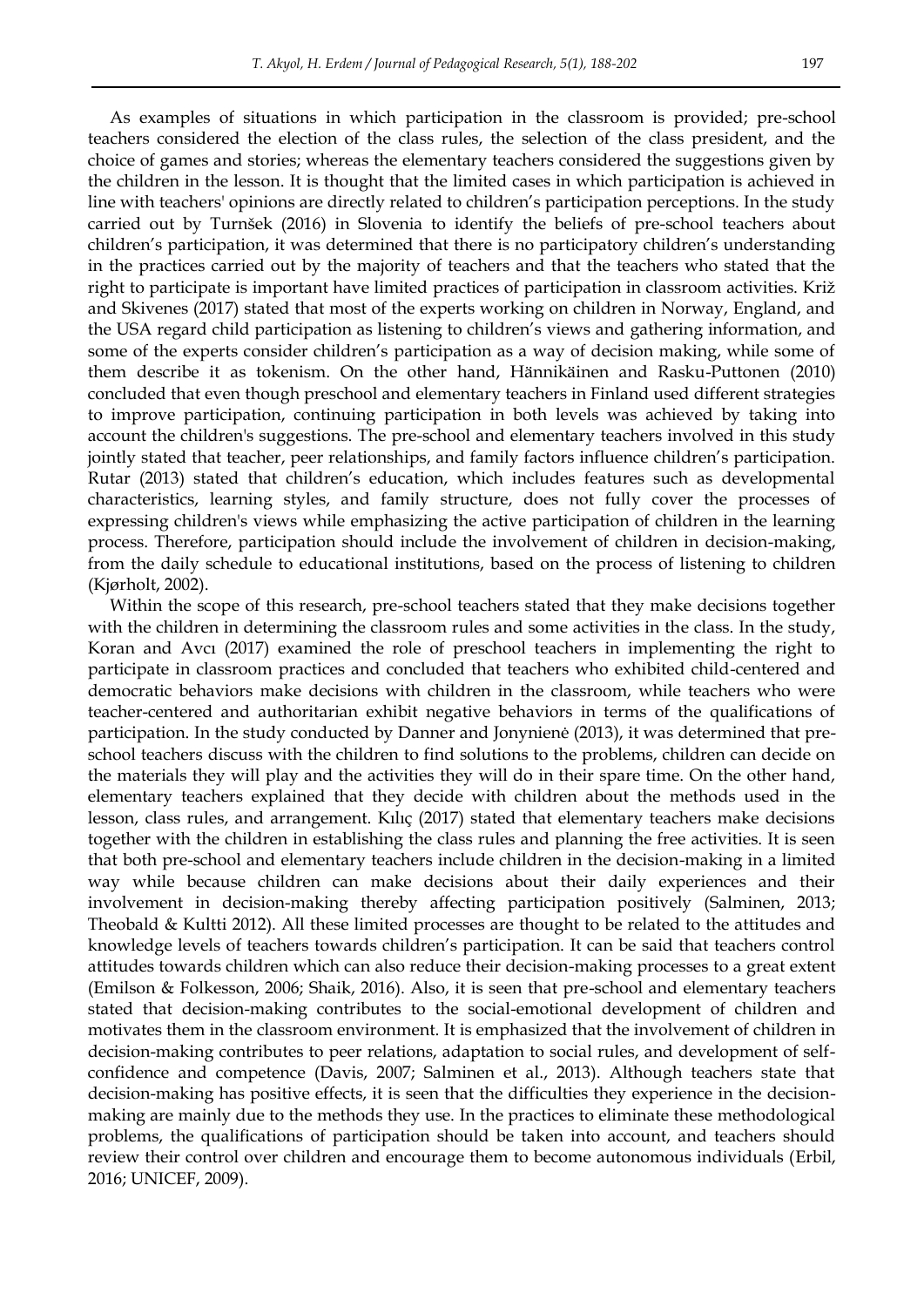Some of the pre-school and elementary teachers stated that children can express their opinions on every subject and they try to support them in this regard. Considering that children's ability to express their views on the content of the program implemented is effective in supporting participation (Dunphy, 2012; Leinonen & Venninen, 2012), this can be considered as a positive result. It is seen that teachers use limited methods such as question-answer and group discussion while getting the opinions of children. It is said that the participation of children in educational institutions should not be limited to certain methods that are used to get opinions and activities that are held at certain times (Bae, 2010). In a study examining child participation in preschool education institutions in Turkey, Zorbay Varol (2019) concluded that teachers who support participation give importance to children"s ideas, encourage children and offer them options in activities, while teachers who violate participation ignore children's suggestions, have an authoritarian attitude and decide their participation in activities alone. Elementary teachers who participated in this research stated that they generally consult the children about homework in classroom practices. In another research determining the implementation level of children"s right to participate in elementary schools in Turkey, Urfalıoğlu (2019) concluded that teachers take into account the opinions of children when giving homework and making changes to the daily program in classrooms where democratic attitudes are high. Some of the pre-school teachers emphasized that they take the views of the children to an extent as regards the planning of the activities in the classroom because they think it will not be effective. The active participation of children is emphasized in the Preschool Education Program of the Ministry of National Education (MoNE) (2013), which is being implemented in Turkey, and it is stated that children should be allowed to plan, implement and discuss. Shaik (2014) stated that teachers who adopt the constructivist approach care about the opinions and ideas of children, whereas teachers who prefer the traditional approach limit children"s ability to interact with the environment and express themselves. Although Preschool Education Program (MoNE, 2013) and Primary Education Program (MoNE, 2018), which are being implemented in Turkey, are prepared regarding a constructivist approach, the limited practices of teachers about participation draw attention to the importance of teacher"s understanding of participation.

In this study, it is seen that there are teachers who think that they should improve themselves as well as the teachers who consider themselves sufficient in ensuring children's participation. It is said that the implementation of a program that includes the right to participate in a classroom does not mean that participation in that classroom will be actualized precisely and important steps must be taken for teachers to have consciousness about the right to participate (Leinonen et al., 2014). In some studies conducted in Turkey, it is seen that the training of pre-school and elementary teachers about children"s participation have positive effects on their understanding of participation and practices (Koran, 2017; Özdemir Doğan, 2017; Öztürk, 2019; Uçuş, 2014). Therefore, in order to enrich the participation of children, it is thought that teachers' perceptions about participation and application skills for ensuring participation are required to be developed. Moreover, studies about participation at school (Genç & Güner, 2012; Şallı İdare, 2018; Zorbay Varol, 2019) suggest implementing concrete steps to realize the participation"s right in education. Teachers' activities in their classrooms which enable children to understand their rights, material preparation, and usage will support children's decision-making processes and support participation in educational settings.

#### **5. Conclusion and Recommendations**

As a result of this research which aimed to determine the opinions of Turkish preschool and elementary teachers on child participation in educational institutions, it was determined that although teachers have a positive perspective on child participation, they give limited coverage to the decision-making and the situations that ensure participation and also they think that the teacher, peer relations and family are effective on the participation of the children. The teachers stated that decision-making positively affects the social and emotional development of the children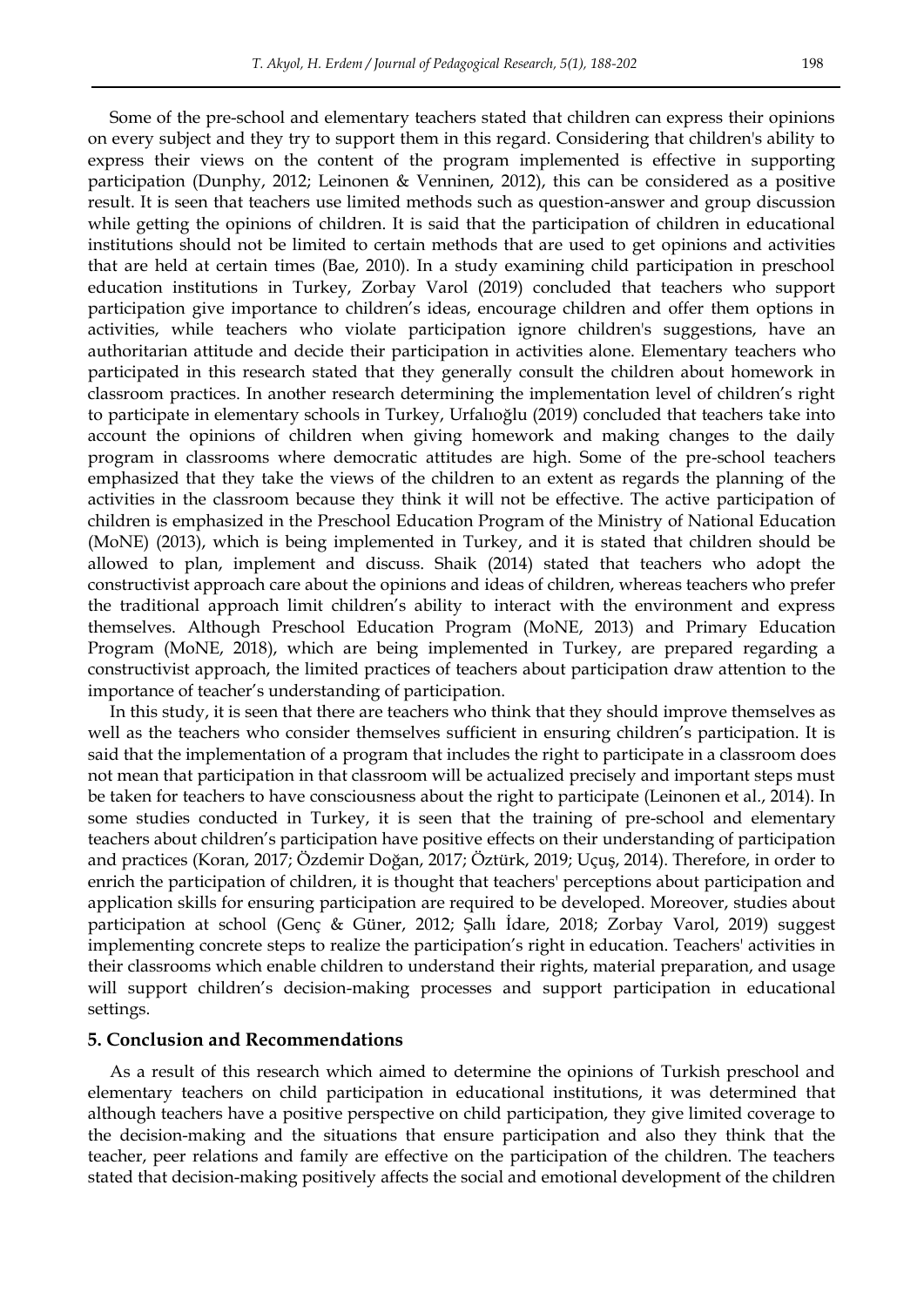and they experience methodological difficulties in the decision-making. Also, teachers stated that they are trying to support children so that they can express their opinions and that they need to improve themselves in ensuring participation. In-service training can be organized so that preschool and elementary teachers can have knowledge and experience about applications and procedures that will support children"s participation. Besides, mentoring programs can be developed to support teacher's classroom practices related to participation. The small size of the study and not taking the views of children and families apart from teachers are the limitations of this study.

Further research studies can be conducted to examine the participation in educational institutions by taking the opinions of children and administrators as well as teachers and using observational assessment tools. Moreover, international comparative research studies can be planned to address teacher"s opinions on participation in educational institutions. It is required for pre-school and elementary teachers to plan classroom activities and raise children"s awareness of their right to participate. The inclusion of topics regarding how to support child participation in the classroom and sample classroom practices in educational programs should guide teachers to support participation processes in education.

**Acknowledgment.** This study was presented as an oral presentation at the VI. International Eurasian Educational Research Congress, June 19-22, 2019, Ankara University, Ankara, Turkey.

#### **References**

- Akyol, T. (2017). *The effects of mosaic and project based approaches on children's involvement levels* (Unpublished Doctoral Dissertation). Hacettepe University, Ankara, Turkey.
- Akyüz, E. (2000). *Ulusal ve uluslararası hukukta çocuğun haklarının ve güvenliğinin korunması* [*Protection of the rights and safety of the child in national and international law*]. MoNE Publishing house.
- Alderson, P. (2008)*. Young children's rights: Exploring beliefs, principles and practice*. Jessica Kingsley Publishers.
- Bae, B. (2009). Children"s right to participate: Challenges in everyday interactions. *European Early Childhood Education Research Journal*, *17*(3), 391-406.<https://doi.org/10.1080/13502930903101594>
- Bae, B. (2010). Realizing children's right to participation in early childhood settings: Some critical issues in a Norwegian context. *Early Years, 30*(3), 205-218.<https://doi.org/10.1080/09575146.2010.506598>
- Beyazova, A., Durmuş, G., & Tüzün, I. (2015). *Eğitimde çocuk katılımı: Dünyadan ve Türkiye'den örnekler [Child participation in education: Examples from World and Turkey].* İstanbul Bilgi University Publishing.
- Beyazova, A., Tüzün, I., & Kılıç, Z. A. (2016). Eğitimde çocuk katılımı: Türkiye'deki olanaklara dair bir değerlendirme [Child participation in education: An evaluation of opportunities in Turkey]. In E. Erbay (Ed.), *Çocuk katılımı [Child participation]* (pp. 67-90). Nobel Academic Publishing.
- Bierman, K. L., Torres, M. M., Domitrovich, C. E., Welsh, J. A., & Gest, S. D. (2009). Behavioral and cognitive readiness for school: Cross-domain associations for children attending head start. *Social Development, 18*(2), 305–323[. https://doi.org/10.1111/j.1467-9507.2008.00490.x](https://doi.org/10.1111/j.1467-9507.2008.00490.x)
- Clark, A., Kjørholt, A. T., & Moss, P. (2005). *Beyond listening: Children's perspectives on early childhood services*. The Policy Press University of Bristol.
- Coşkun, T. (2015). *Early childhood teachers beliefs towards participation rights of children* (Unpublished Master"s Thesis). Middle East Technical University, Ankara, Turkey.
- Creswell, J. W. (2013). *Qualitative inquiry & research design choosing among five approaches* (3rd ed.). Sage.
- Danner, S., & Jonyniené, V. Ž. (2013). The promotion of democratic and civic participation of kindergarten children: Possibilities and environmental preparedness. *Social Education/Socialinis Ugdymas, 1*(33), 18-29.
- Davis, J. (2007). Analysing participation and social exclusion with children and young people. Lessons from practice. *The International Journal of Children's Rights, 15*(1), 121-146. [https://doi.org/10.1163/](https://doi.org/10.1163/%20092755607X181702)  [092755607X181702](https://doi.org/10.1163/%20092755607X181702)
- Dunphy, E. (2012). Children's participation rights in early childhood education and care: the case of early literacy learning and pedagogy. *International Journal of Early Years Education, 20*(3), 290-299. <https://doi.org/10.1080/09669760.2012.716700>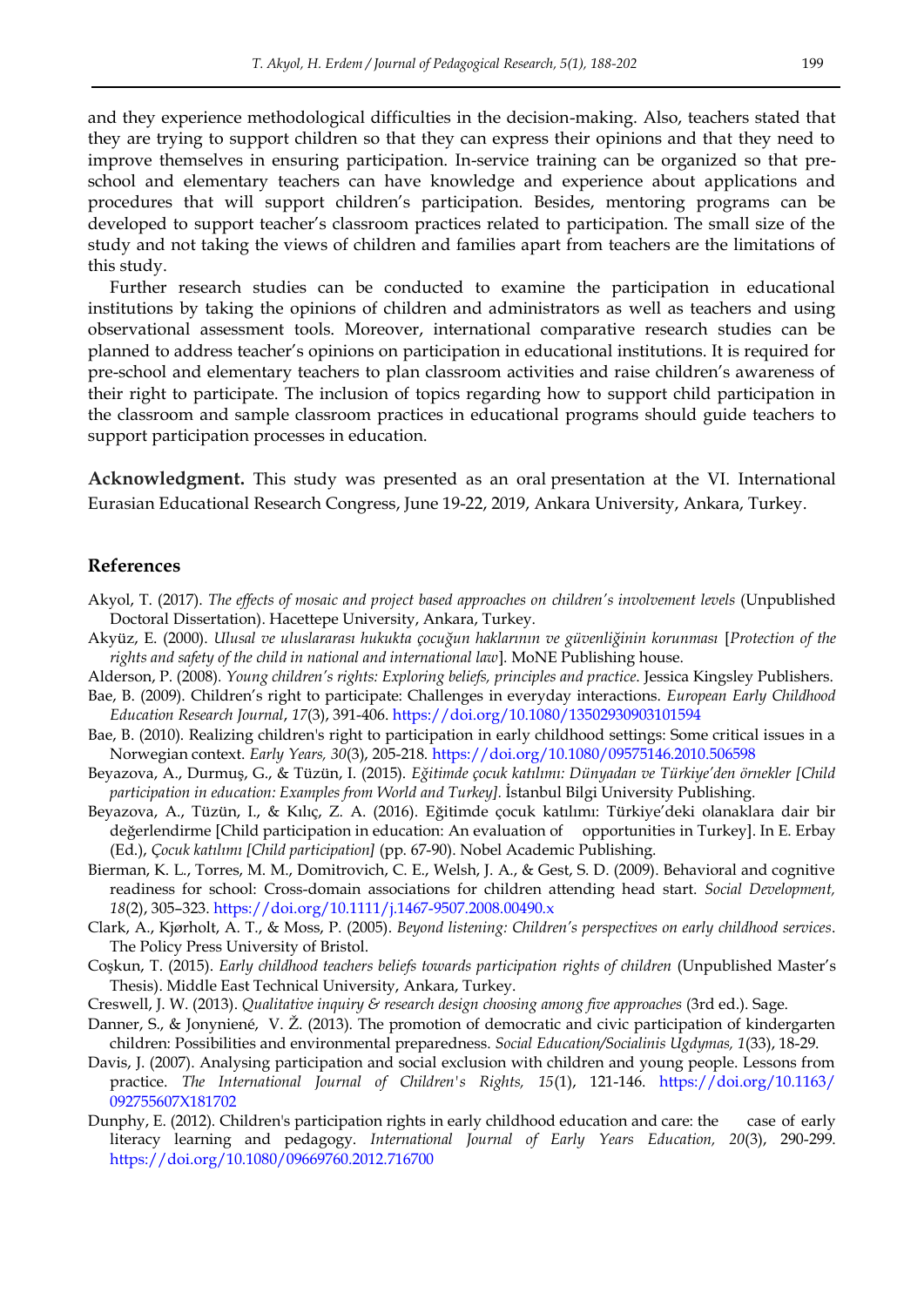- Ejieh, U. C. M., & Akinola, B. O. (2009). Children's rights and participation in schools: Exploring the awareness level and views of Nigerian primary school children. *Elementary Education Online*, *8*(1), 176- 182.
- Emilson, A., & Folkesson, A. M. (2006). Children"s participation and teacher control. *Early Child Development and Care, 176*(3-4), 219-238[. https://doi.org/10.1080/03004430500039846](https://doi.org/10.1080/03004430500039846)
- Erbay, E. (2013). An assessment of Turkey in terms of participation rights of children. *Journal of the Human and Social Science Researches, 2*(1), 38-54.
- Erbil, F. (2016). Çocuk algısı ve çocuk katılımı. [Child perception and children participation]. In A. Kaya, G. Vural, A. Aydın, (eds.), *Eğitimde farklılık ve katılım hakkı [Diversity in education and participation right]* (pp.107-125). İstanbul Bilgi University Publishing.
- Erbil, F. (2017). *Children's participation in the preschool classroom: An ethnographic case study* (Unpublished Master Thesis). Boğaziçi University, İstanbul, Turkey.
- Fraenkel, J. R., & Wallen, N. E. (2005). *How to design and evaluate research in education* (6th edition). McGraw Hill.
- Genç, S. Z., & Güner, F. (2012). The views of primary school teachers about democracy education and school council project. *Kastamonu Education Journal, 20*(3), 747-766.
- Gibbs, G. (2007). Thematic coding and categorizing. In U. Flick (Ed.), *Analyzing qualitative data*. (pp.38-56). Sage.
- Goldspink, C., & Foster, M. (2013). A conceptual model and set of instruments for measuring student engagement in learning. *Cambridge Journal of Education, 43*(3), 291-311. [https://doi.org.10.1080/](https://doi.org.10.1080/%200305764X.2013.776513)  [0305764X.2013.776513](https://doi.org.10.1080/%200305764X.2013.776513)
- Gürkan, T., & Koran, N. (2014). Examination of the pre-school education program for children aged 36-72 months in terms of including children"s right to participation. *Journal of Teacher Education and Educators, 3*(2), 203-226.
- Hännikäinen, M. (2005). Rules and agreements and becoming a preschool community of learners. *European Early Childhood Education Research Journal, 13*, 97-110[. https://doi.org/10.1080/13502930585209581](https://doi.org/10.1080/13502930585209581)
- Hännikäinen, M., & Rasku Puttonen, H. (2010). Promoting children's participation: The role of teachers in preschool and primary school learning sessions. *Early Years. An International Journal of Research and Development*, *30*(2), 147-160.<https://doi.org/10.1080/09575146.2010.485555>
- Horgan, D., Forde, C., Martin, S., & Parkes, A. (2017). Children"s participation: Moving from the performative to the social. *Children's Geographies, 7,* 1-15.<https://doi.org/10.1080/14733285.2016.1219022> Husserl, E. (2012). *Ideas: General ıntroduction to pure phenomenology.* Routledge.
- James, A., & James, A. (2004). *Constructing childhood: Theory, policy and social practice*. Palgrave Macmillan.
- James, A., & Prout, A. (1997). *Constructing and reconstructing childhood: Contemporary issues in the sociological study of childhood*. Routledge Falmer.
- Johansson, I., & Sandeberg, A. (2010). Learning and participation: Two interrelated key concepts in the preschool. *European Early Childhood Education Research Journal, 18*, 229-242. [https://doi.org/10.1080/](https://doi.org/10.1080/%2013502931003784560)  [13502931003784560](https://doi.org/10.1080/%2013502931003784560)
- Kılıç, A. (2017). *The level of realisation of children's participation rights in primary school: A case study* (Unpublished Master"s Thesis). Gaziantep University, Gaziantep, Turkey.
- Kılıç, A., & Öztürk, A. (2018). An analysis of children"s right to participation at primary schools in Turkey: A case study. *Qualitative Research in Education, 7*(3), 265-303.<http://dx.doi.org/10.17583/qre.2018.3528>
- Kılıç, A. Z., & Durmuş, G. (2016). Türkiye"de okullarda çocuk katılımı: Okul meclisi örneği [Children participation at school in Turkey: School council example.] In A. Kaya, G. Vural, A. Aydın, (eds.), *Eğitimde farklılık ve katılım hakkı [Diversity in education and participation right]* (pp.147-165). İstanbul Bilgi University Publishing.
- Koran, N. (2015). Çocuğun katılım hakkı ve materyal yapım, seçim ve kullanım süreçlerine çocuğun aktif katılımı [Children"s participation right in school and child active participation in designing, choosing and using materials]. In N. Avcı, (Ed.). *Okul öncesinde materyal geliştirme [Material development in preschool]*  (pp.31-38). Hedef Publishing.
- Koran, N. (2017). *Participation right in classrooms: The understanding of participation right of early childhood teachers' and supporting the understanding of participation right of early childhood teachers* (Unpublished Doctoral Dissertation). Gazi University, Ankara, Turkey.
- Koran, N., & Avcı, N. (2017). Perceptions of prospective pre-school teachers regarding children's right to participate in classroom activities. *Educational Sciences: Theory & Practice, 17*(3), 1035-1059. <https://doi.org/10.12738/estp.2017.3.0325>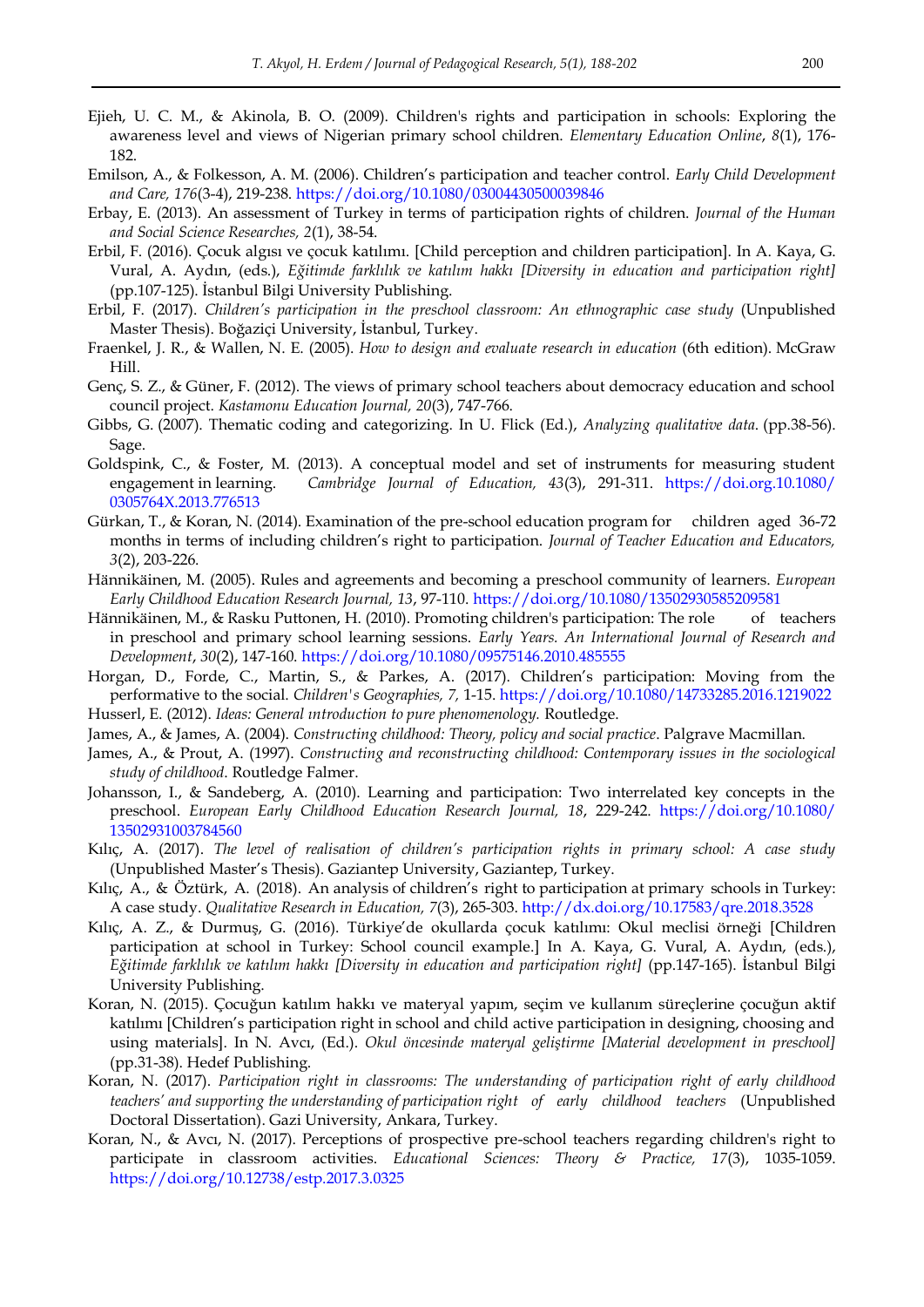- Kjørholt, A. T. (2002). Small is powerful: Discourses on children and participation in Norway. *Childhood, 9*(1), 63-82.<https://doi.org/10.1177/0907568202009001005>
- Križ, K., & Skivenes, M. (2017). Child welfare workers' perceptions of children"s participation: A comparative study of England, Norway and the USA (California). *Child & Family Social Work, 22*, 11-22. <https://doi.org/10.1111/cfs.12224>
- Lansdown, G. (2001). *Promoting children's participation ın democratic decision-making.* UNICEF.
- Lansdown, G. (2005). *Can you hear me? The right of young children to participate indecisions affecting them working paper in early childhood development No:36*. Bernard Van Leer Foundation.
- Landsdown, G. (2011). *Everychild's right to be heard: A resource guide on the UN Committee on the rights of the child general comment no 12*. Save the Children and UNICEF.
- Lansdown, G., Jimerson, S. R., Shahroozi, R. (2014). Children's rights and school psychology: Children"s right to participation. *Journal of School Psychology, 52*(1), 3-12.<https://doi.org/10.1016/j.jsp.2013.12.006>
- Leinonen, J., Brotherus, A., & Venninen, T. (2014). Children"s participation in Finnish preschool educationidentifying, describing and documenting children"s participation. *Nordic Early Childhood Education Research Journal, 7*(8), 1-16.
- Leinonen, J., & Venninen, T. (2012). Designing learning experiences together with children. *Procedia-Social and Behavioral Sciences*, *45*, 466-474[. https://doi.org/10.1016/j.sbspro.2012.06.583](https://doi.org/10.1016/j.sbspro.2012.06.583)
- Li, Y., Lerner, J. V., & Lerner, R. M. (2010). Personal and ecological assets and academic competence in early adolescence: The mediating role of school engagement. *Journal of Youth and Adolescence, 39*(7), 801-815. [https://doi.org.10.100710964-010-9535-4](https://doi.org.10.100710964-010-9535-4/)
- Maconochie, H. (2013). *Young children's participation in a Sure Start children's centre* (Unpublished Doctoral Dissertation). Hallam University, Sheffield, England.
- Mayall, B. (2000). The sociology of childhood in relation to children's rights. *The International Journal of Children's Rights, 8*(3), 243-259.<https://doi.org/10.1163/15718180020494640>
- Merriam, S. B. (2013). *Qualitative research: A guide to design and implementation*. 3rd ed. Jossey-Bass.
- Miles, M. B., & Huberman, A. M. (1994). *Qualitative data analysis.* Sage.
- Ministry of National Education. (2011). *Democratic citizenship and human rights education.* Ministry of National Education General Directorate of Basic Education.
- Ministry of National Education. (2013). *Preschool education program.* Ministry of National Education General Directorate of Basic Education.
- Ministry of National Education. (2018). *Primary education program.* Ministry of National Education General Directorate of Basic Education.
- Ministry of Family, Labour and Social Services. (2013). *National child rights strategy document and action plan*  (2013-2017). Official Journal.
- Moss, P. (2011). *Democracy as first practice in early childhood education and care.* Encyclopedia on Early Childhood Development. [http://www.childencyclopedia.com/sites/default/files/textes](http://www.childencyclopedia.com/sites/default/files/textes-experts/en/857/democracy-as-first-practice-in-early-childhood-education-and-care.pdf)[experts/en/857/democracy-as-first-practice-in-early-childhood-education-and-care.pdf](http://www.childencyclopedia.com/sites/default/files/textes-experts/en/857/democracy-as-first-practice-in-early-childhood-education-and-care.pdf)
- Özdemir Doğan, G. (2017). *Effective children's rights education from the perspective of expert teachers in children's rights education: Understandings and practices* (Unpublished Master"s Thesis). Gaziantep University, Gaziantep, Turkey.
- Öztürk, A. (2019). Development of children's rights education curriculum for prospective preschool teachers. *Journal of Theoretical Educational Science, 12*(4), 1257-1283.<https://doi.org/10.30831/akukeg.471086>
- Penn, H. (2008). *Understanding early childhood: Issues and controversies*. Open University Press.
- Pianta, R. C., Hamre, B. K., & Allen, J. P. (2012). Teacher-students relationships and engagement: Conceptualizing, measuring and improving the capacity of classroom interactions. In S. L. Christenson, A. L. Reschly, & C. Wylie (Eds.), *Handbook of research on student engagement* (pp. 365-386). Springer.
- Polat, B. D. (2018). *Child development and the views of preschool education students on the right to participation*  (Unpublished Master"s Thesis). Gazi University, Ankara, Turkey.
- Pramling-Samuelsson, I., & Sheridan, S. (2003). Delaktighet som värdering och pedagogic [Participation as valuation and pedagogy]. *Pedagogisk Forskning i Sverige, 8*(1/2), 70-84.
- Preschool Education & Elementary Education Standards. (2015). *Preschool education and elementary education standards guidence book.* [https://tegm.meb.gov.tr](https://tegm.meb.gov.tr/)
- Quennerstedt, A., & Quennerstedt, M. (2014). Researching children"s rights in education: sociology of childhood encountering educational theory. *British Journal of Sociology of Education, 35*(1), 115-132. <https://doi.org/10.1080/01425692.2013.783962>